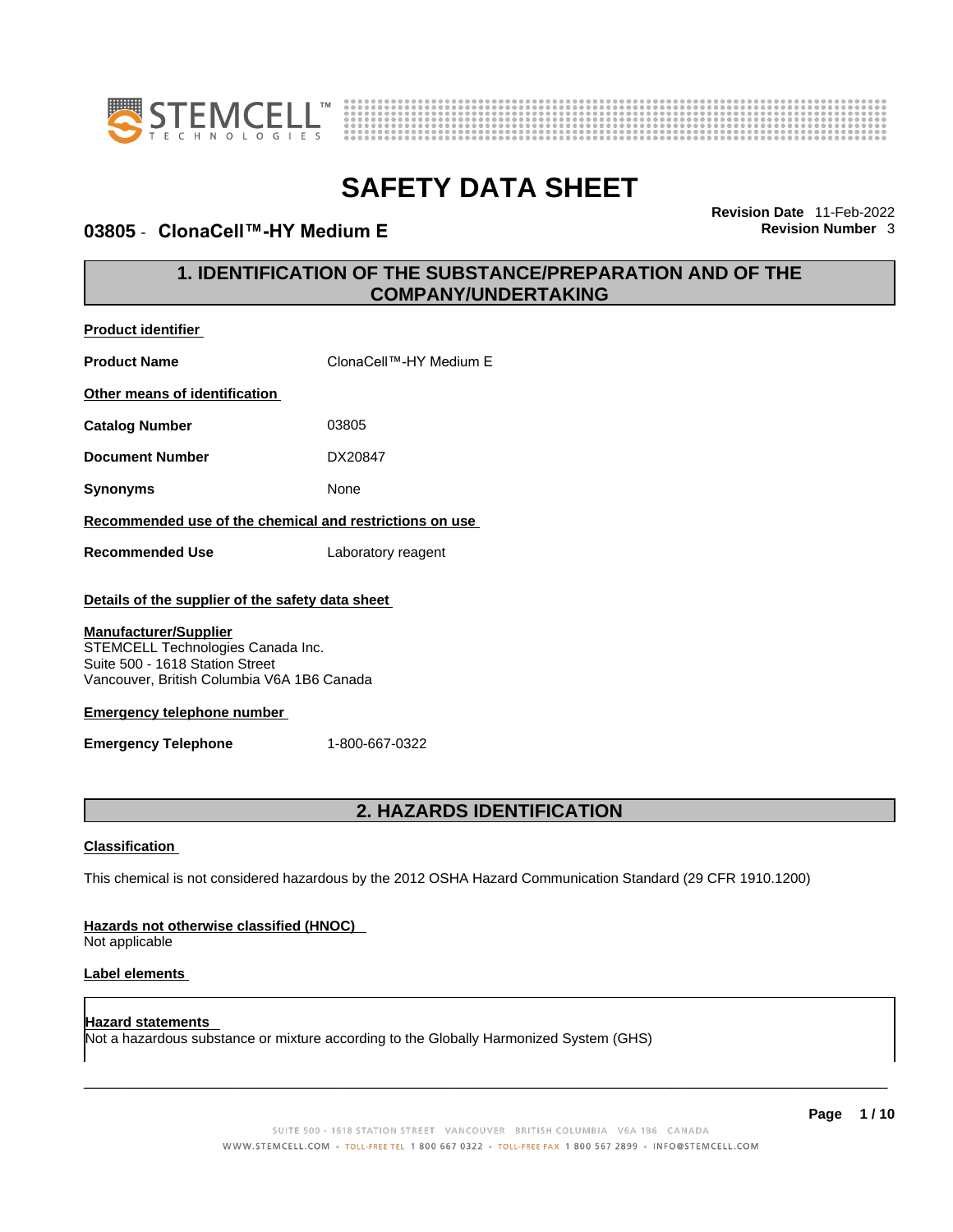



## \_\_\_\_\_\_\_\_\_\_\_\_\_\_\_\_\_\_\_\_\_\_\_\_\_\_\_\_\_\_\_\_\_\_\_\_\_\_\_\_\_\_\_\_\_\_\_\_\_\_\_\_\_\_\_\_\_\_\_\_\_\_\_\_\_\_\_\_\_\_\_\_\_\_\_\_\_\_\_\_\_\_\_\_\_\_\_\_\_\_\_\_\_ **Revision Date** 11-Feb-2022 **03805** - **ClonaCell™-HY Medium E Revision Number** 3

The product contains no substances which at their given concentration, are considered to be hazardous to health.

**Appearance** Clear **Physical state** Liquid

**Odor** No data available

**Other Information**  Not applicable

**Unknown acute toxicity** 18.00000257 % of the mixture consists of ingredient(s) of unknown toxicity 18.00000257 % of the mixture consists of ingredient(s) of unknown acute oral toxicity 18.00000257 % of the mixture consists of ingredient(s) of unknown acute dermal toxicity 18.00000257 % of the mixture consists of ingredient(s) of unknown acute inhalation toxicity (gas) 18.00000257 % of the mixture consists of ingredient(s) of unknown acute inhalation toxicity (vapor) 18.00000257 % of the mixture consists of ingredient(s) of unknown acute inhalation toxicity (dust/mist)

### **3. COMPOSITION/INFORMATION ON INGREDIENTS**

#### **Substance**

Not applicable.

#### **Mixture**

Not a hazardous substance or mixture according to the Globally Harmonized System (GHS)

\*The exact percentage (concentration) of composition has been withheld as a trade secret.

### **4. FIRST AID MEASURES**

#### **Description of first aid measures**

| <b>Inhalation</b>   | Remove to fresh air.                                                                                                    |
|---------------------|-------------------------------------------------------------------------------------------------------------------------|
| Eye contact         | Rinse thoroughly with plenty of water for at least 15 minutes, lifting lower and upper eyelids.<br>Consult a physician. |
| <b>Skin contact</b> | Wash skin with soap and water.                                                                                          |
| Ingestion           | Clean mouth with water and drink afterwards plenty of water.                                                            |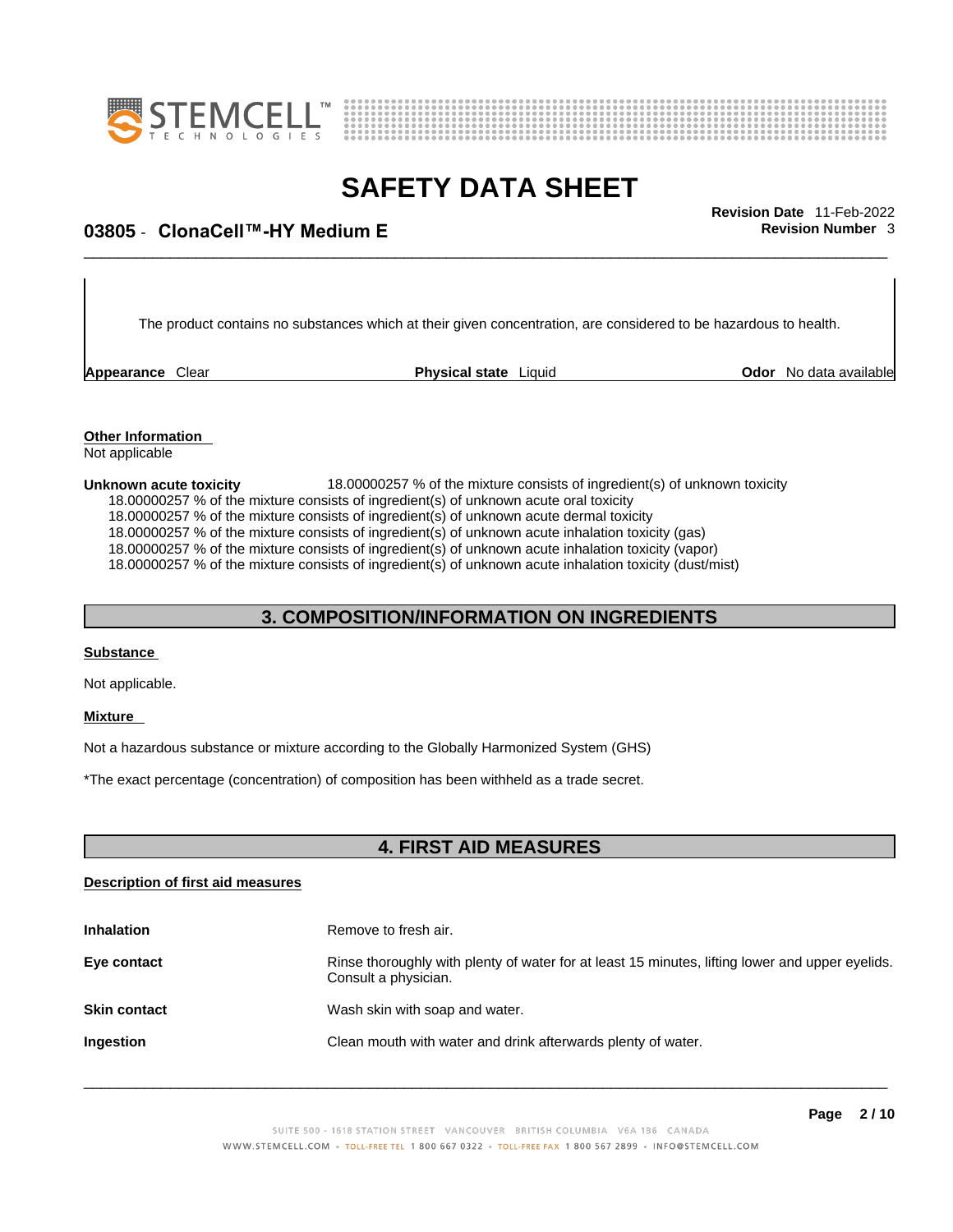



## \_\_\_\_\_\_\_\_\_\_\_\_\_\_\_\_\_\_\_\_\_\_\_\_\_\_\_\_\_\_\_\_\_\_\_\_\_\_\_\_\_\_\_\_\_\_\_\_\_\_\_\_\_\_\_\_\_\_\_\_\_\_\_\_\_\_\_\_\_\_\_\_\_\_\_\_\_\_\_\_\_\_\_\_\_\_\_\_\_\_\_\_\_ **Revision Date** 11-Feb-2022 **03805** - **ClonaCell™-HY Medium E Revision Number** 3

| Most important symptoms and effects, both acute and delayed                                                      |                                                                                                                                       |  |
|------------------------------------------------------------------------------------------------------------------|---------------------------------------------------------------------------------------------------------------------------------------|--|
| <b>Symptoms</b>                                                                                                  | No information available.                                                                                                             |  |
| Indication of any immediate medical attention and special treatment needed                                       |                                                                                                                                       |  |
| Note to physicians                                                                                               | Treat symptomatically.                                                                                                                |  |
|                                                                                                                  |                                                                                                                                       |  |
|                                                                                                                  | <b>5. FIRE-FIGHTING MEASURES</b>                                                                                                      |  |
| <b>Suitable Extinguishing Media</b>                                                                              | Use extinguishing measures that are appropriate to local circumstances and the<br>surrounding environment.                            |  |
| Unsuitable extinguishing media                                                                                   | CAUTION: Use of water spray when fighting fire may be inefficient.                                                                    |  |
| Specific hazards arising from the<br>chemical                                                                    | No information available.                                                                                                             |  |
| <b>Explosion data</b><br><b>Sensitivity to Mechanical Impact None.</b><br><b>Sensitivity to Static Discharge</b> | None.                                                                                                                                 |  |
| Special protective equipment for<br>fire-fighters                                                                | Firefighters should wear self-contained breathing apparatus and full firefighting turnout<br>gear. Use personal protection equipment. |  |

### **6. ACCIDENTAL RELEASE MEASURES**

#### **Personal precautions, protective equipment and emergency procedures**

| <b>Personal precautions</b>                          | Ensure adequate ventilation.                                                         |
|------------------------------------------------------|--------------------------------------------------------------------------------------|
|                                                      |                                                                                      |
|                                                      |                                                                                      |
| <b>Environmental precautions</b>                     | See Section 12 for additional Ecological Information.                                |
| Methods and material for containment and cleaning up |                                                                                      |
| <b>Methods for containment</b>                       | Prevent further leakage or spillage if safe to do so.                                |
| Methods for cleaning up                              | Pick up and transfer to properly labeled containers.                                 |
| Prevention of secondary hazards                      | Clean contaminated objects and areas thoroughly observing environmental regulations. |
| <b>Environmental precautions</b>                     |                                                                                      |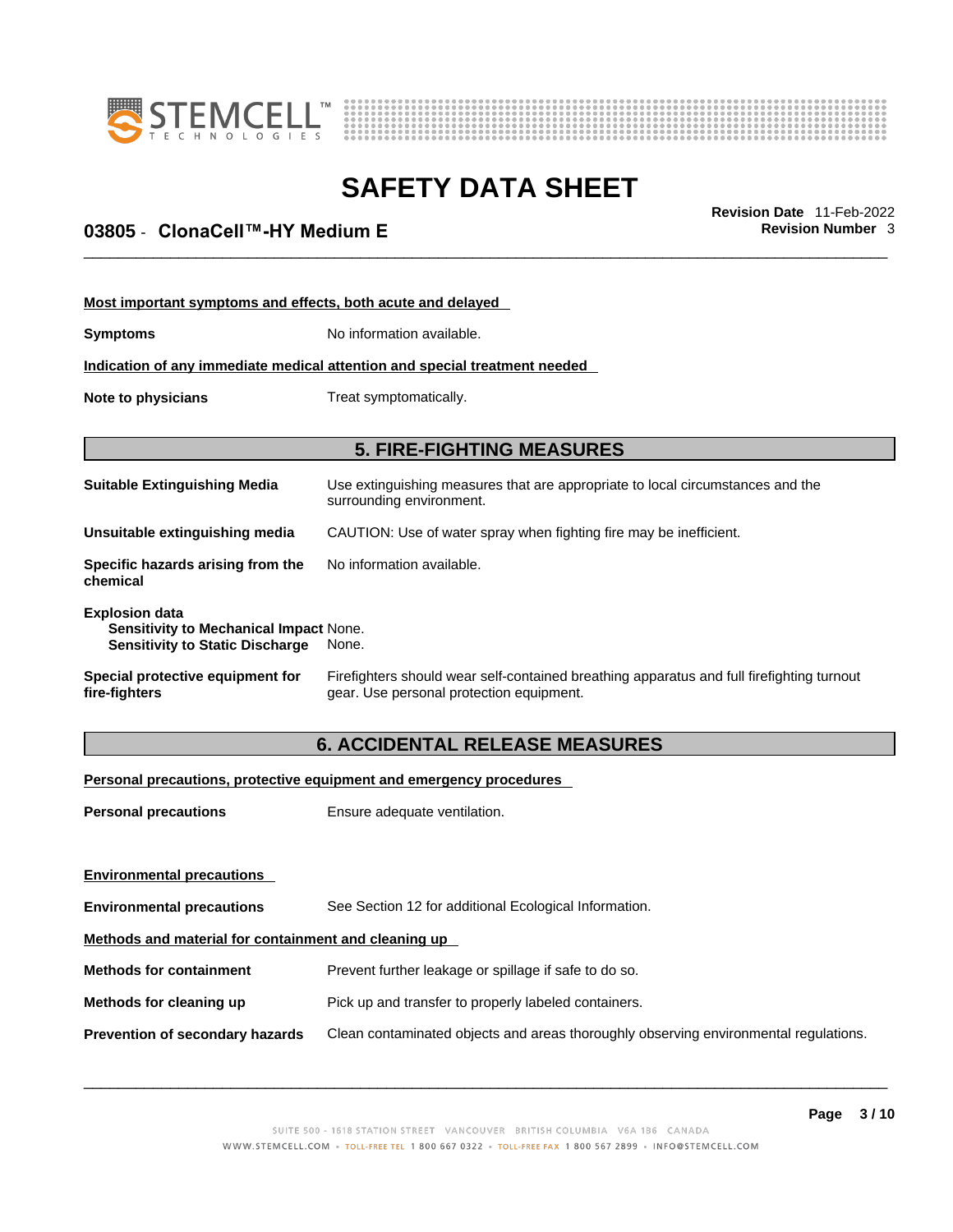



## \_\_\_\_\_\_\_\_\_\_\_\_\_\_\_\_\_\_\_\_\_\_\_\_\_\_\_\_\_\_\_\_\_\_\_\_\_\_\_\_\_\_\_\_\_\_\_\_\_\_\_\_\_\_\_\_\_\_\_\_\_\_\_\_\_\_\_\_\_\_\_\_\_\_\_\_\_\_\_\_\_\_\_\_\_\_\_\_\_\_\_\_\_ **Revision Date** 11-Feb-2022 **03805** - **ClonaCell™-HY Medium E Revision Number** 3

|                                                              | 7. HANDLING AND STORAGE                                                                                                                                                     |
|--------------------------------------------------------------|-----------------------------------------------------------------------------------------------------------------------------------------------------------------------------|
| <b>Precautions for safe handling</b>                         |                                                                                                                                                                             |
| Advice on safe handling                                      | Handle in accordance with good industrial hygiene and safety practice.                                                                                                      |
| Conditions for safe storage, including any incompatibilities |                                                                                                                                                                             |
| <b>Storage Conditions</b>                                    | Store in accordance with information listed on the Product Information Sheet (PIS).                                                                                         |
|                                                              | 8. EXPOSURE CONTROLS/PERSONAL PROTECTION                                                                                                                                    |
| <b>Control parameters</b>                                    |                                                                                                                                                                             |
| <b>Exposure Limits</b>                                       | This product, as supplied, does not contain any hazardous materials with occupational<br>exposure limits established by the region specific regulatory bodies.              |
| <b>Appropriate engineering controls</b>                      |                                                                                                                                                                             |
| <b>Engineering controls</b>                                  | Showers<br>Eyewash stations<br>Ventilation systems.                                                                                                                         |
|                                                              | Individual protection measures, such as personal protective equipment                                                                                                       |
| <b>Eye/face protection</b>                                   | No special protective equipment required.                                                                                                                                   |
| Skin and body protection                                     | No special protective equipment required.                                                                                                                                   |
| <b>Respiratory protection</b>                                | No protective equipment is needed under normal use conditions. If exposure limits are<br>exceeded or irritation is experienced, ventilation and evacuation may be required. |
| <b>General hygiene considerations</b>                        | Handle in accordance with good industrial hygiene and safety practice.                                                                                                      |

### **9. PHYSICAL AND CHEMICAL PROPERTIES**

**Information on basic physical and chemical properties Physical state** Liquid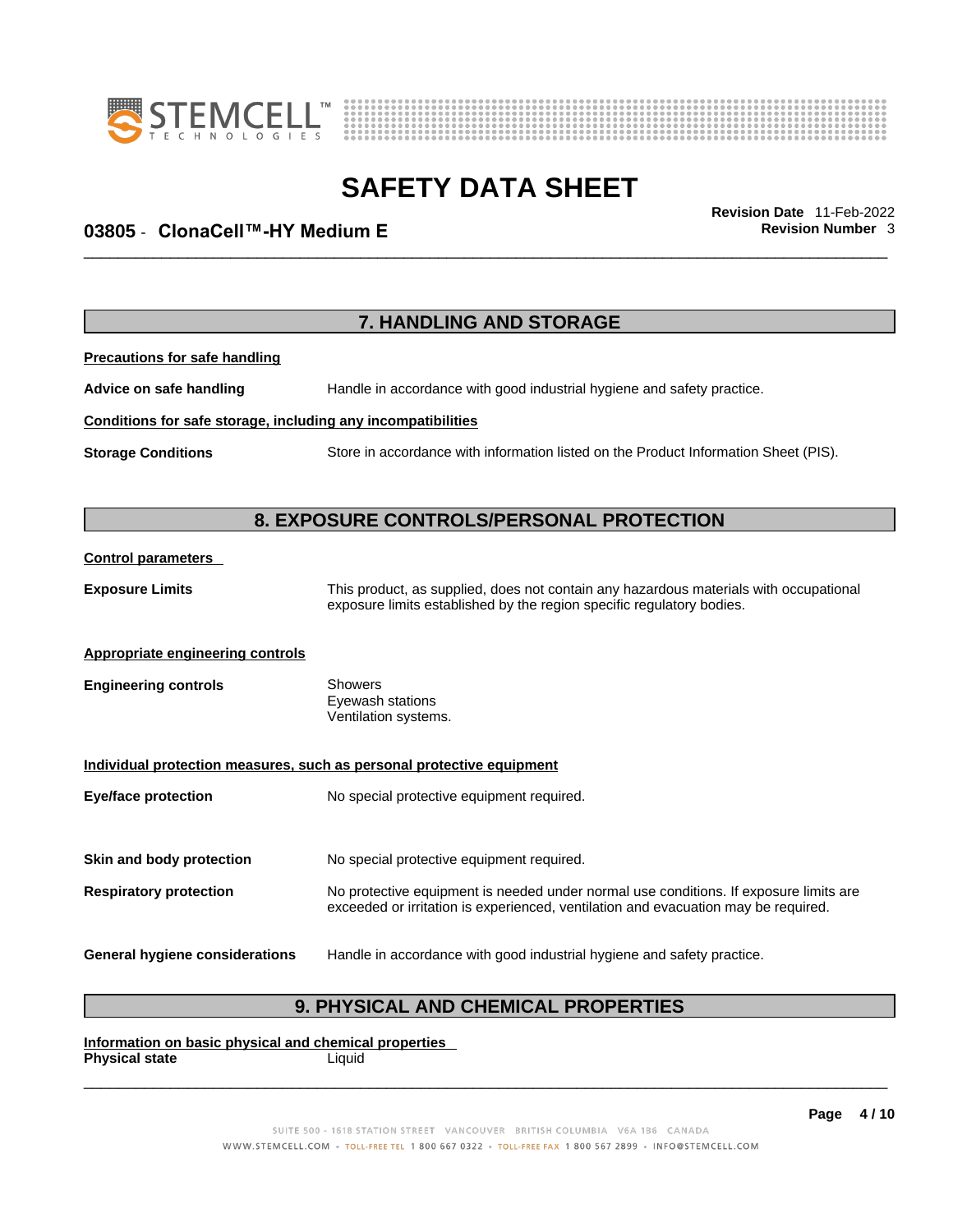



## \_\_\_\_\_\_\_\_\_\_\_\_\_\_\_\_\_\_\_\_\_\_\_\_\_\_\_\_\_\_\_\_\_\_\_\_\_\_\_\_\_\_\_\_\_\_\_\_\_\_\_\_\_\_\_\_\_\_\_\_\_\_\_\_\_\_\_\_\_\_\_\_\_\_\_\_\_\_\_\_\_\_\_\_\_\_\_\_\_\_\_\_\_ **Revision Date** 11-Feb-2022 **03805** - **ClonaCell™-HY Medium E Revision Number** 3

| Appearance     | Clear             |
|----------------|-------------------|
| Color          | red               |
| Odor           | No data available |
| Odor threshold | No data available |

| Property                         |
|----------------------------------|
| рH                               |
| Melting point / freezing point   |
| Boiling point / boiling range    |
| <b>Flash point</b>               |
| <b>Evaporation rate</b>          |
| Flammability (solid, gas)        |
| <b>Flammability Limit in Air</b> |
| <b>Upper flammability limit:</b> |
| Lower flammability limit:        |
| Vapor pressure                   |
| <b>Vapor density</b>             |
| <b>Relative density</b>          |
| Water solubility                 |
| Solubility in other solvents     |
| <b>Partition coefficient</b>     |
| <b>Autoignition temperature</b>  |
| <b>Decomposition temperature</b> |
| Kinematic viscosity              |
| <b>Dynamic viscosity</b>         |
| <b>Explosive properties</b>      |
| <b>Oxidizing properties</b>      |
|                                  |

**Other Information** 

**Odor** No data available **No data available** 

**No data available** None known **No data available None known Roidata available 1999 Mone known**<br> **Boiling** None known<br> **Roidata available None known No data available Evaporation No data available None known**<br> **Evaporation** None known<br>
None known **No data available** 

**Explosive properties** No data available **Oxidizing properties** No information available **No data available Lower flammability limit:** No data available **Vapora Available None known**<br> **Pressure No data available None known**<br>
None known **Vapor density Available** None known<br>
No data available None known **No data available No data available None known Solution Islam in Solution None known** None known **Partition Partition Coefficient Coefficient Coefficient Coefficient Coefficient Coefficient Coefficient Coefficient Coefficient Coefficient Coefficient Coefficient Coefficient Coefficient C Automische Munder None known**<br> **Automische None known**<br>
None known **No data available** No data available **None known** No data available None known

**Softening point**<br> **Molecular weight**<br> **Molecular weight**<br> **Molecular weight**<br> **Molecular weight No information available Molecular formula** No information available **VOC Content (%)**<br>
Liquid Density<br>
No information available<br>
No information available **No information available Bulk density No information available** 

#### **Property Values Remarks • Method**

**None known** 

#### **10. STABILITY AND REACTIVITY**

| Reactivity                                                              | No information available.                                 |
|-------------------------------------------------------------------------|-----------------------------------------------------------|
| Chemical stability                                                      | Stable under recommended transport or storage conditions. |
| <b>Possibility of hazardous reactions</b> None under normal processing. |                                                           |
| <b>Conditions to avoid</b>                                              | None known based on information supplied.                 |
| Incompatible materials                                                  | None known based on information supplied.                 |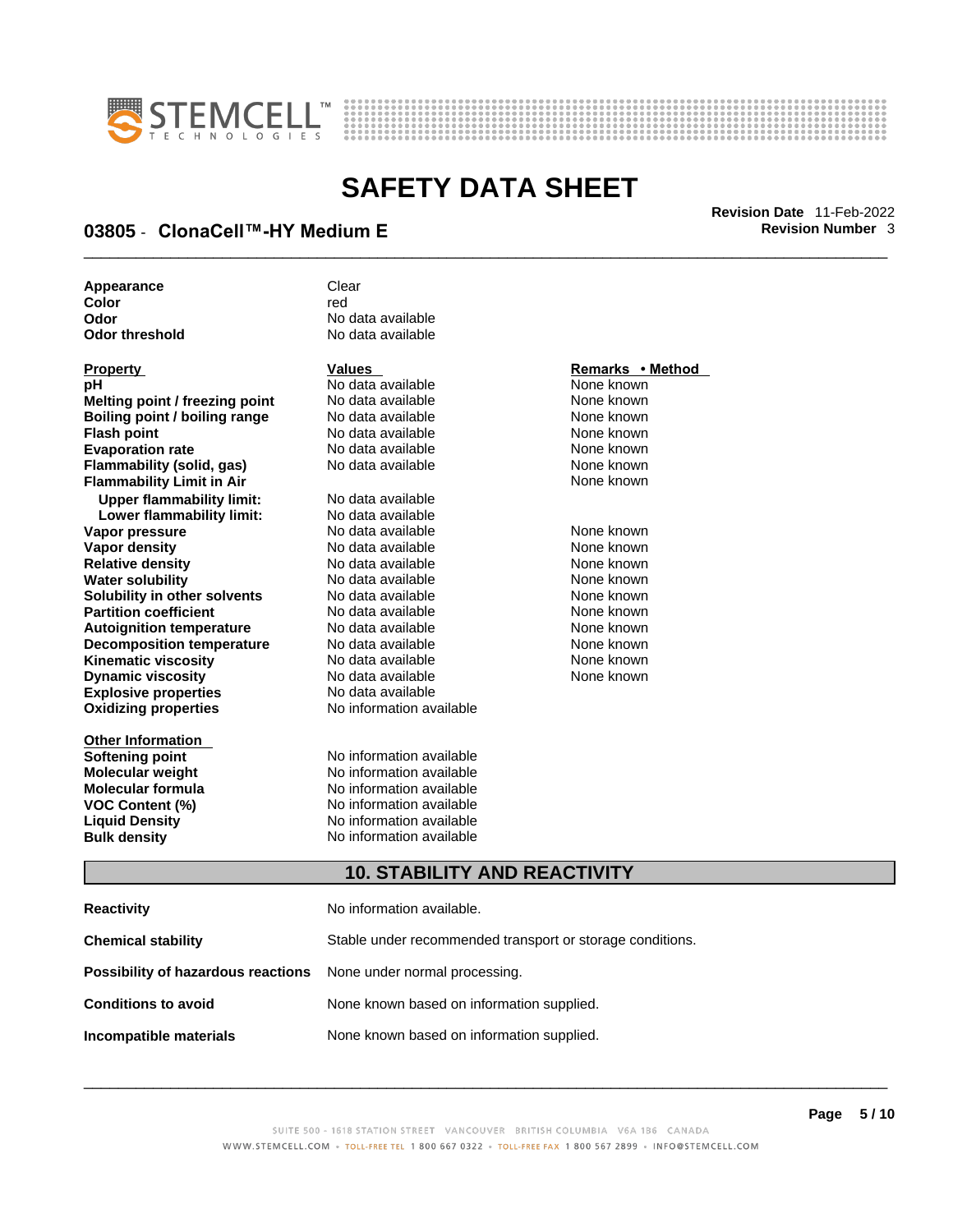



## \_\_\_\_\_\_\_\_\_\_\_\_\_\_\_\_\_\_\_\_\_\_\_\_\_\_\_\_\_\_\_\_\_\_\_\_\_\_\_\_\_\_\_\_\_\_\_\_\_\_\_\_\_\_\_\_\_\_\_\_\_\_\_\_\_\_\_\_\_\_\_\_\_\_\_\_\_\_\_\_\_\_\_\_\_\_\_\_\_\_\_\_\_ **Revision Date** 11-Feb-2022 **03805** - **ClonaCell™-HY Medium E Revision Number** 3

**Hazardous decomposition products** None known based on information supplied.

### **11. TOXICOLOGICAL INFORMATION**

**Information on likely routes of exposure**

**Product Information**

| <b>Inhalation</b>   | Specific test data for the substance or mixture is not available.            |
|---------------------|------------------------------------------------------------------------------|
| Eye contact         | Specific test data for the substance or mixture is not available.            |
| <b>Skin contact</b> | Specific test data for the substance or mixture is not available.            |
| Ingestion           | Specific test data for the substance or mixture is not available.            |
|                     | Symptoms related to the physical, chemical and toxicological characteristics |
| <b>Symptoms</b>     | No information available.                                                    |

**Numerical measures of toxicity**

#### **Acute toxicity**

**Unknown acute toxicity** 18.00000257 % of the mixture consists of ingredient(s) of unknown toxicity 18.00000257 % of the mixture consists of ingredient(s) of unknown acute oral toxicity 18.00000257 % of the mixture consists of ingredient(s) of unknown acute dermal toxicity 18.00000257 % of the mixture consists of ingredient(s) of unknown acute inhalation toxicity (gas) 18.00000257 % of the mixture consists of ingredient(s) ofunknown acute inhalation toxicity (vapor) 18.00000257 % of the mixture consists of ingredient(s) of unknown acute inhalation toxicity (dust/mist) Product Information

#### **Delayed and immediate effects as well as chronic effects from short and long-term exposure**

| <b>Skin corrosion/irritation</b>                                       | No information available. |
|------------------------------------------------------------------------|---------------------------|
| <b>Product Information</b>                                             |                           |
| Serious eye damage/eye irritation<br><b>Product Information</b>        | No information available. |
| <b>Respiratory or skin sensitization</b><br><b>Product Information</b> | No information available. |
| <b>Germ cell mutagenicity</b>                                          | No information available. |
|                                                                        |                           |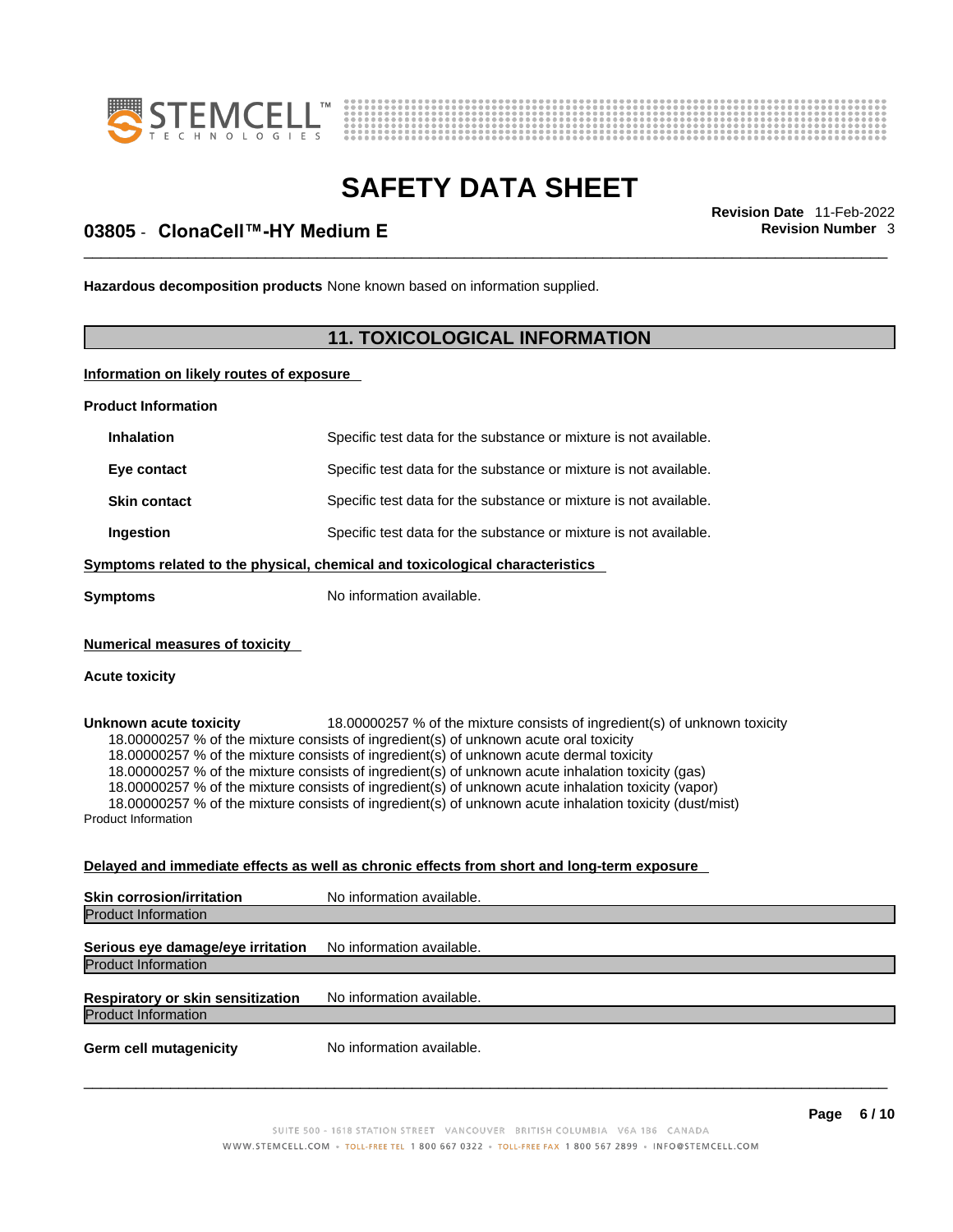



## \_\_\_\_\_\_\_\_\_\_\_\_\_\_\_\_\_\_\_\_\_\_\_\_\_\_\_\_\_\_\_\_\_\_\_\_\_\_\_\_\_\_\_\_\_\_\_\_\_\_\_\_\_\_\_\_\_\_\_\_\_\_\_\_\_\_\_\_\_\_\_\_\_\_\_\_\_\_\_\_\_\_\_\_\_\_\_\_\_\_\_\_\_ **Revision Date** 11-Feb-2022 **03805** - **ClonaCell™-HY Medium E Revision Number** 3

| <b>Product Information</b>           |                                    |
|--------------------------------------|------------------------------------|
| Carcinogenicity                      | No information available.          |
| <b>Reproductive toxicity</b>         | No information available.          |
|                                      | <b>Product Information</b>         |
| <b>STOT - single exposure</b>        | No information available.          |
|                                      | <b>Product Information</b>         |
| <b>STOT - repeated exposure</b>      | No information available.          |
|                                      | <b>Product Information</b>         |
| <b>Aspiration hazard</b>             | No information available.          |
|                                      | <b>12. ECOLOGICAL INFORMATION</b>  |
| <b>Ecotoxicity</b>                   |                                    |
|                                      | <b>Product Information</b>         |
| <b>Persistence and degradability</b> | No information available.          |
| <b>Bioaccumulation</b>               | There is no data for this product. |
| Other adverse effects                | No information available.          |
|                                      |                                    |
|                                      | <b>13. DISPOSAL CONSIDERATIONS</b> |
| <b>Waste treatment methods</b>       |                                    |

| Waste from residues/unused | Dispose of in accordance with local regulations. Dispose of waste in accordance with |
|----------------------------|--------------------------------------------------------------------------------------|
| products                   | environmental legislation.                                                           |
| Contaminated packaging     | Do not reuse empty containers.                                                       |

### **14. TRANSPORT INFORMATION**

DOT Not regulated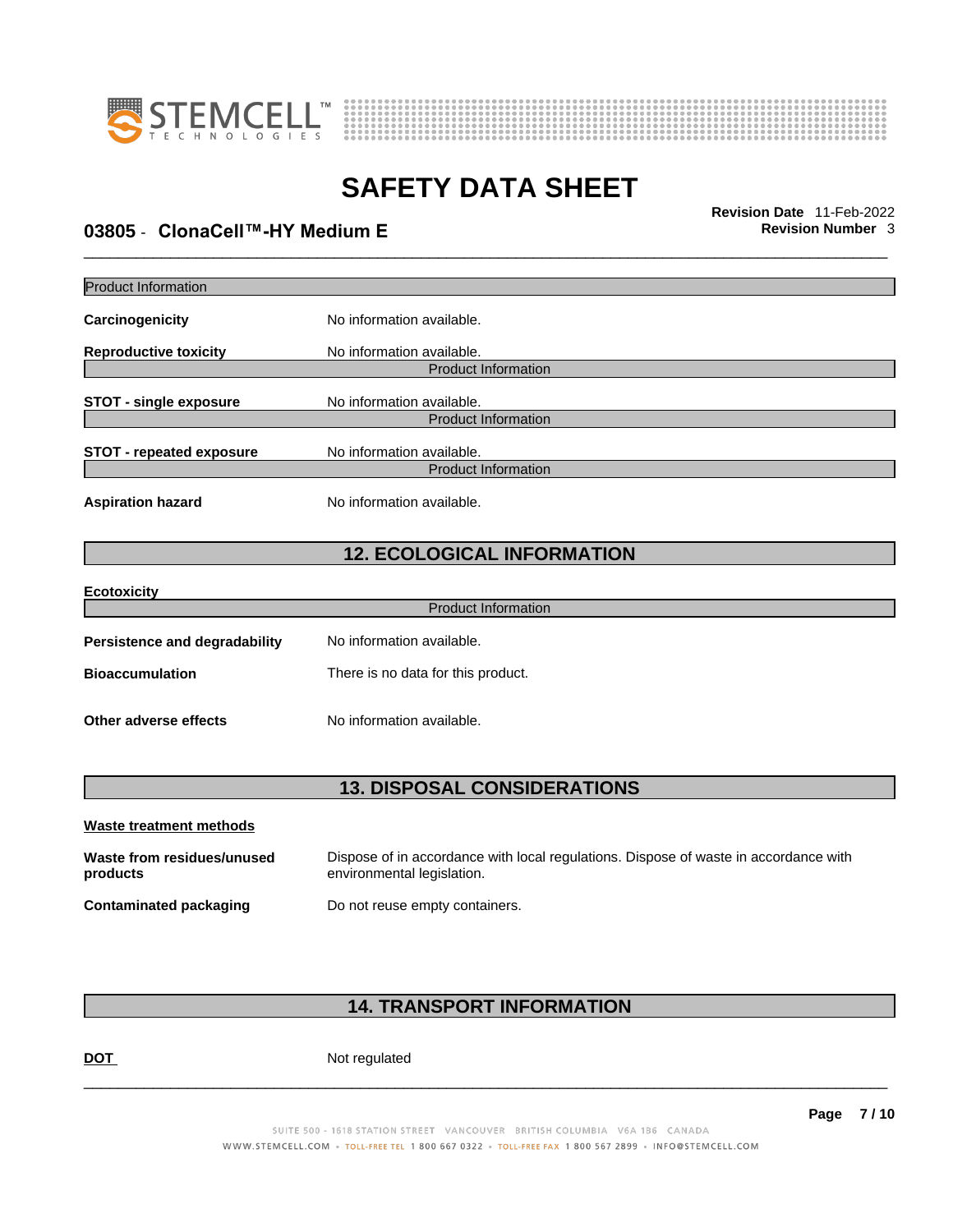



\_\_\_\_\_\_\_\_\_\_\_\_\_\_\_\_\_\_\_\_\_\_\_\_\_\_\_\_\_\_\_\_\_\_\_\_\_\_\_\_\_\_\_\_\_\_\_\_\_\_\_\_\_\_\_\_\_\_\_\_\_\_\_\_\_\_\_\_\_\_\_\_\_\_\_\_\_\_\_\_\_\_\_\_\_\_\_\_\_\_\_\_\_ **Revision Date** 11-Feb-2022 **03805** - **ClonaCell™-HY Medium E Revision Number** 3

| <b>TDG</b>        | Not regulated |
|-------------------|---------------|
| <b>MEX</b>        | Not regulated |
| <u>ICAO (air)</u> | Not regulated |
| <b>IATA</b>       | Not regulated |
| <b>IMDG</b>       | Not regulated |
| <b>RID</b>        | Not regulated |
| <b>ADR</b>        | Not regulated |
| <b>ADN</b>        | Not regulated |

#### **15. REGULATORY INFORMATION**

| <b>International Inventories</b> |                 |  |
|----------------------------------|-----------------|--|
| <b>TSCA</b>                      | Does not comply |  |
| <b>DSL/NDSL</b>                  | Does not comply |  |
| <b>EINECS/ELINCS</b>             | Does not comply |  |
| <b>ENCS</b>                      | Does not comply |  |
| <b>IECSC</b>                     | Does not comply |  |
| <b>KECL</b>                      | Does not comply |  |
| <b>PICCS</b>                     | Does not comply |  |
| <b>AICS</b>                      | Does not comply |  |
|                                  |                 |  |

 **Legend:** 

 **TSCA** - United States Toxic Substances Control Act Section 8(b) Inventory

 **DSL/NDSL** - Canadian Domestic Substances List/Non-Domestic Substances List

 **EINECS/ELINCS** - European Inventory of Existing Chemical Substances/European List of Notified Chemical Substances

 **ENCS** - Japan Existing and New Chemical Substances

 **IECSC** - China Inventory of Existing Chemical Substances

 **KECL** - Korean Existing and Evaluated Chemical Substances

 **PICCS** - Philippines Inventory of Chemicals and Chemical Substances

 **AICS** - Australian Inventory of Chemical Substances

#### **US Federal Regulations**

#### **SARA 313**

Section 313 of Title III of the Superfund Amendments and Reauthorization Act of 1986 (SARA). This product does not contain any chemicals which are subject to the reporting requirements of the Act and Title 40 of the Code of Federal Regulations, Part 372.

| No |  |
|----|--|
| N٥ |  |
|    |  |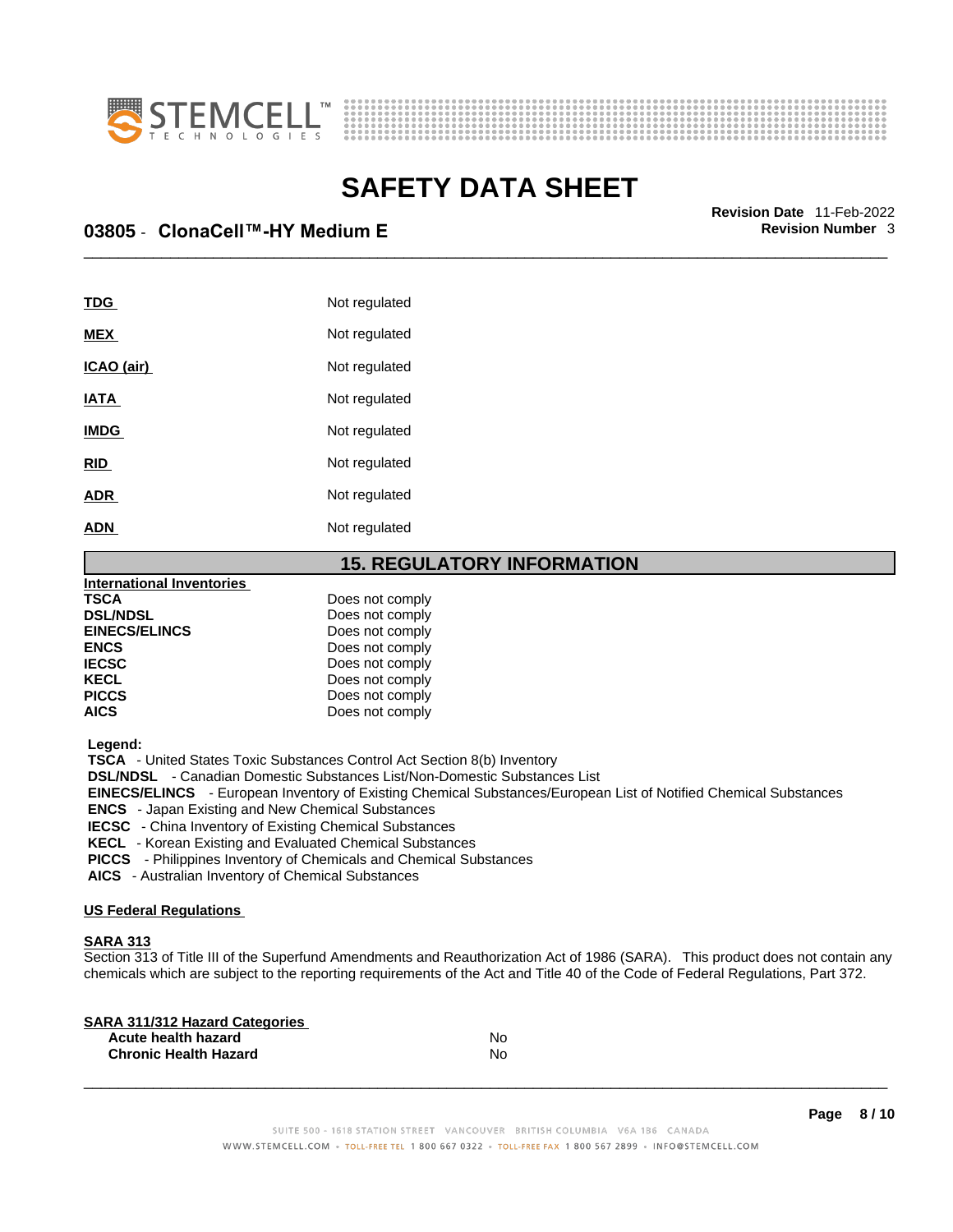



## \_\_\_\_\_\_\_\_\_\_\_\_\_\_\_\_\_\_\_\_\_\_\_\_\_\_\_\_\_\_\_\_\_\_\_\_\_\_\_\_\_\_\_\_\_\_\_\_\_\_\_\_\_\_\_\_\_\_\_\_\_\_\_\_\_\_\_\_\_\_\_\_\_\_\_\_\_\_\_\_\_\_\_\_\_\_\_\_\_\_\_\_\_ **Revision Date** 11-Feb-2022 **03805** - **ClonaCell™-HY Medium E Revision Number** 3

| Fire hazard                       | No. |  |
|-----------------------------------|-----|--|
| Sudden release of pressure hazard | No. |  |
| <b>Reactive Hazard</b>            | No  |  |

#### **CWA** (Clean Water Act)

This product does not contain any substances regulated as pollutants pursuant to the Clean Water Act (40 CFR 122.21 and 40 CFR 122.42).

#### **CERCLA**

This material, as supplied, does not contain any substances regulated as hazardous substances under the Comprehensive Environmental Response Compensation and Liability Act (CERCLA) (40 CFR 302) or the Superfund Amendments and Reauthorization Act (SARA) (40 CFR 355). There may be specific reporting requirements at the local, regional, or state level pertaining to releases of this material.

#### **US State Regulations**

#### **California Proposition 65**

This product does not contain any Proposition 65 chemicals.

#### **U.S. State Right-to-Know Regulations**

#### **US State Regulations**

| Chemical name     | New<br><b>Jersey</b> | <b>Massachusetts</b> | Pennsylvania |
|-------------------|----------------------|----------------------|--------------|
| Water             |                      |                      |              |
| 7700.<br>732-18-5 |                      |                      |              |

#### **U.S. EPA Label Information**

**EPA Pesticide Registration Number** Not applicable

#### **16. OTHER INFORMATION, INCLUDING DATE OF PREPARATION OF THE LAST REVISION**

**Prepared By, Cuality Control. STEMCELL Technologies Canada Inc.** 

**Revision Date** 11-Feb-2022

**Revision Note** Noinformation available.

#### **Disclaimer**

The information provided in this Safety Data Sheet is correct to the best of our knowledge, information and belief at the date of its publication. The information given is designed only as a guidance for safe handling, use, processing, storage, transportation, disposal and release and is not to be considered a warranty or quality specification. The information relates only to the specific material designated and may not be valid for such material used in combination with any other